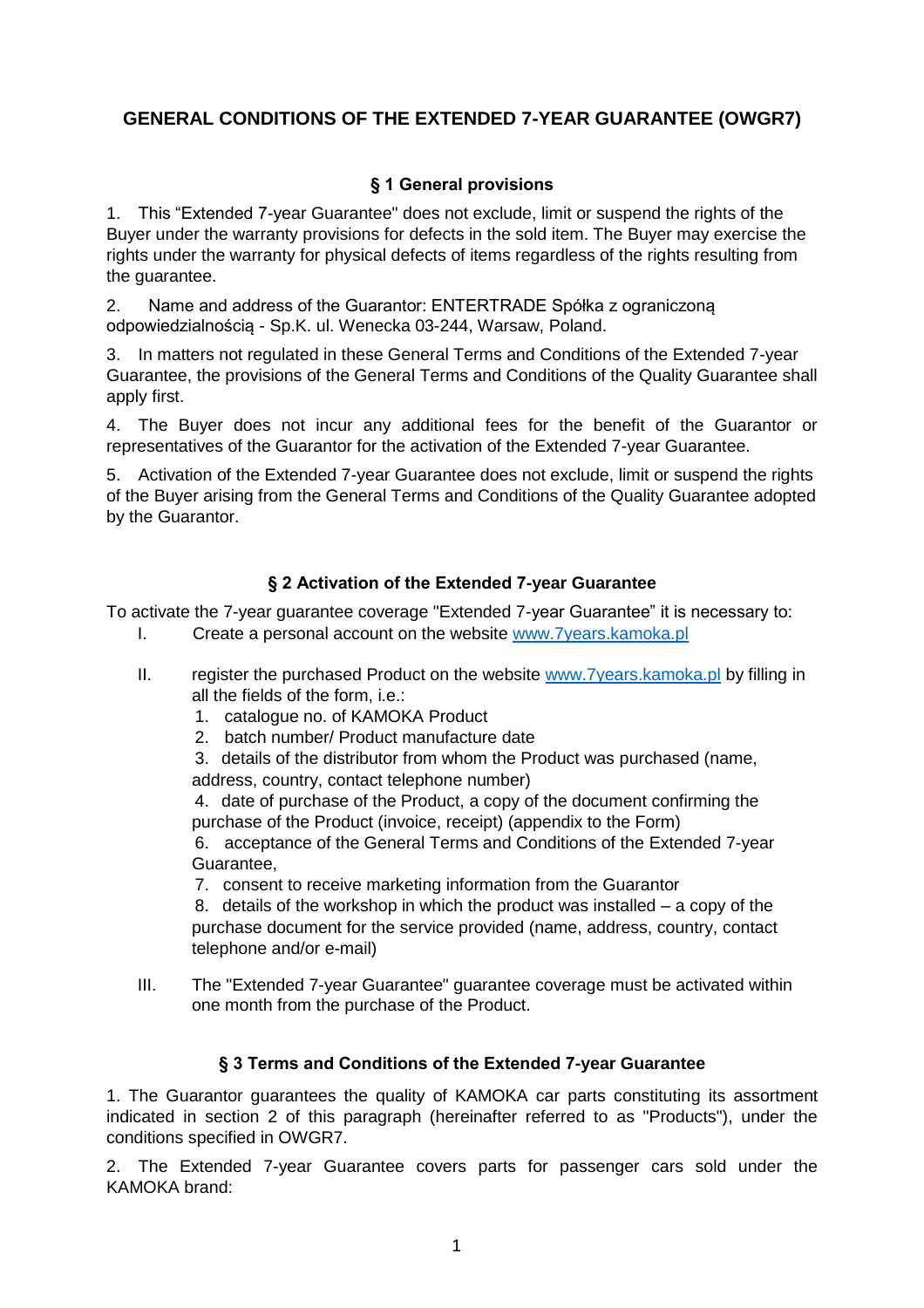- a) Shock absorbers, excluding shock absorber guards with buffers,
- b) Springs,
- c) Rockers and ball joints ("pins"),
- d) Elastic bushings and suspension cushions,
- e) stabiliser connectors,
- f) Steering rod ends and steering rods,
- g) Wheel bearings / wheel hubs,
- h) Joints and axle shafts,
- i) Joint guards,
- j) Brake pads and brake discs,
- k) Brake shoes and brake drums,
- l) Brake shoe mounting kits,
- m) Clutch kits and clutch discs,
- n) Hydraulic clutch slave cylinders,
- o) Brake pad wear sensors,
- p) ABS sensors,
- q) Shaft position sensors, EGR valves, flow meters,
- r) Fuel filters and Hydraulic filters.

3. The Extended 7-year Guarantee for the Products is granted for a period of 7 years from the date on which the Product was issued to the Buyer after the purchase, not longer than until the maximum mileage is reached on the Product installed in the vehicle, as detailed in § 4 OWGR7 for specific assortment groups of the Products.

4. The Extended 7-year Guarantee does not cover the Products sold as off-spec.

5. The Extended 7-year Guarantee shall only apply to the original Buyer (non-transferable guarantee) who purchases a new Product and shall not be transferable to its legal successors by way of either special succession (including the purchasers of the Product or the vehicle in which the Product is installed or a part of such a Vehicle) or general succession.

6. The Extended 7-year Guarantee covers the Products listed in § 3 section

7. The Extended 7-year Guarantee is excluded in the following cases:

1) non-observance of the product instructions published on the website kamoka.pl during the installation and operation of the Products

2) natural GR7 consumption (natural GR7 consumption is the consumption resulting from the normal use of the vehicle, assuming that the annual mileage of the vehicle in which the Product is fitted does not exceed 10,000 km)

3) installation of the Products in vehicles used for commercial purposes or for special purposes, e.g. health care, special services, etc,

4) if the Products have not been installed in accordance with their intended use as listed in the Kamoka brand catalogue available on the website [www.kamoka.pl,](quot;http:/www.kamoka.pl/")

5) if the Products have been damaged as a result of incorrect installation, use of incorrect tools, or use of a vehicle not in accordance with the vehicle manufacturer's instructions,

6) when the Products have been prematurely worn out due to the reuse of damaged assembly parts: standardised parts, guards, etc.,

7) damage caused by a traffic accident or collision or other mechanical damage,

8) damage caused by the use of the vehicle in which the Product is installed in motor sports,

9) damage caused by a lack of proper maintenance of the vehicle in which the component is installed or by a failure of the systems with which the said Product cooperates,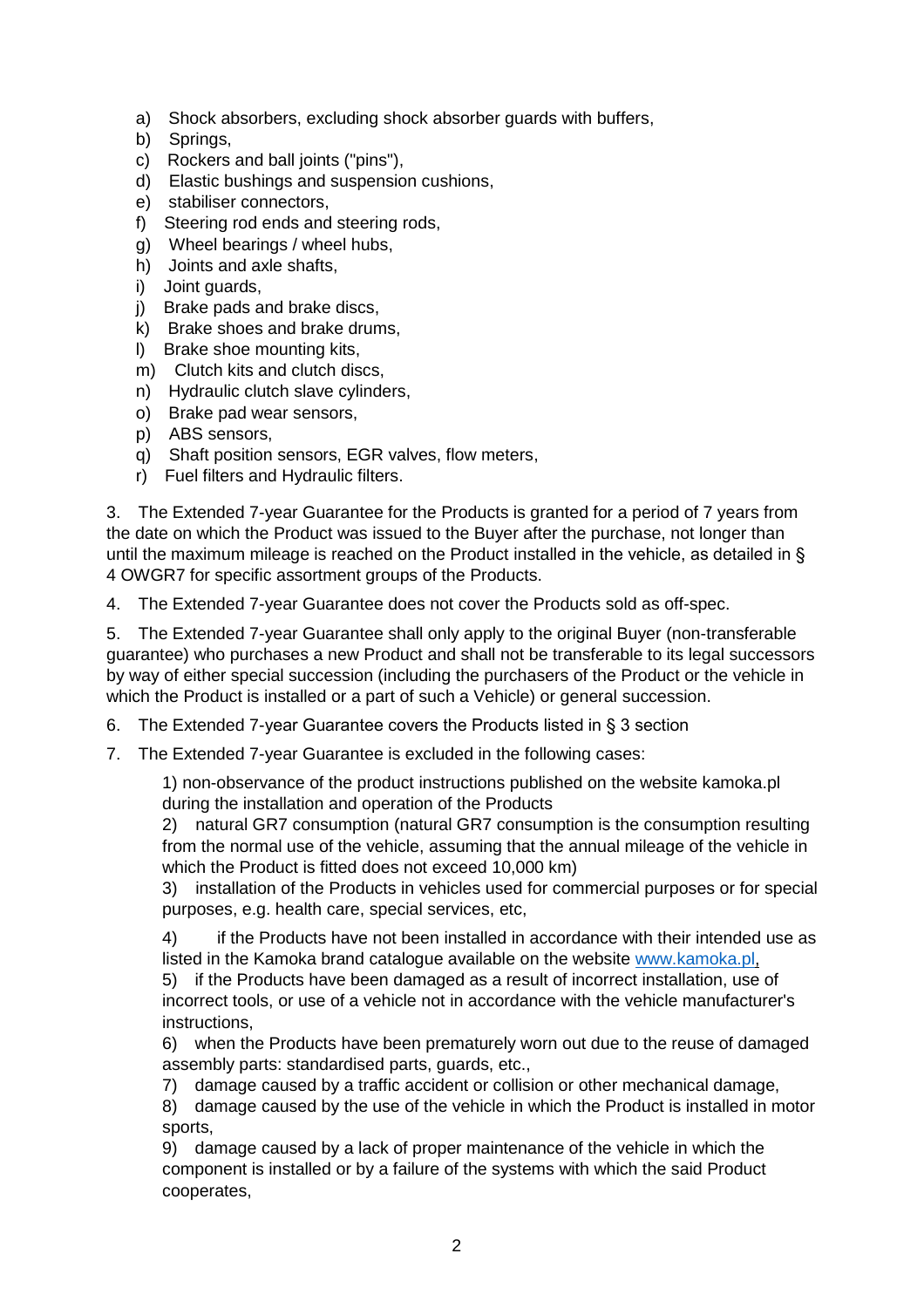10) carrying out repairs contrary to the technology of vehicle repair, and in particular the principle of pair replacement of parts, as well as replacement of cooperating components and replacement of disposable mounting components,

11) improper transportation, unloading and storage of the Products,

12) failure to comply with the periodic inspection intervals specified by the car manufacturer;

13) non-observance and failure to document the required service activities indicated in § 4 OWGR7 for individual Products and groups of Products, 14) failure to meet the conditions set forth in § 4 OWGR7.

8. The Extended 7-year Guarantee only applies to Products used in accordance with the instructions for use attached to them and the product instructions on the Kamoka.pl website and the instructions of the vehicle manufacturer, and in accordance with the conditions specified in § 4 of OWGR7.

**§ 4**

**List of service activities on given assortment groups of Products required to obtain guarantee protection for a period of 7 years and maximum mileage for Products and individual assortment groups of Products.**

#### **I. Shock absorbers**

- **the guarantee covers only shock absorbers listed in pairs (right and left on one axis) with the use of new Kamoka brand guards and buffers;**
- every 12 months or every 10,000 km, the condition of the suspension components appropriate for the shock absorber mounting side must be verified, in particular elastic sleeves and cushions, ball pins, suspension springs, upper and lower elastic sockets of the shock absorber mounting, stabiliser connectors; if necessary, replace worn components, check the condition of the shock absorber guard and buffer and in case of damage, replace the worn component with a new one, check and if necessary; adjust the suspension geometry of both axles of the vehicle;
- every 24 months or every 20,000 km, replace shock absorber guards with buffers, clean shock absorber mounting sockets and grease bearing elements in Mc Pherson type shock absorbers;
- the guarantee for this product group is given for 7 years or 70,000 km (maximum mileage).

#### **II. Springs**

- **the guarantee covers only the springs exchanged in pairs (right and left for one axle);**
- every 12 months or every 10,000 km, the condition of the suspension elements appropriate for the side of the spring fixing must be verified, in particular the elastic sleeves and cushions, ball joints, shock absorbers, upper and lower elastic sockets of the shock absorbers fixing and bearings in these sockets, if any, connectors and elastic elements of stabilizer mountings, replace worn out parts with new ones if needed, check and adjust the suspension geometry of both axles of the vehicle if necessary, remove springs and clean them if there are any sliding or rolling elements in the sockets, they must be lubricated, damaged parts must be replaced with new ones;
- the guarantee for this product group is given for 7 years or 70,000 km (maximum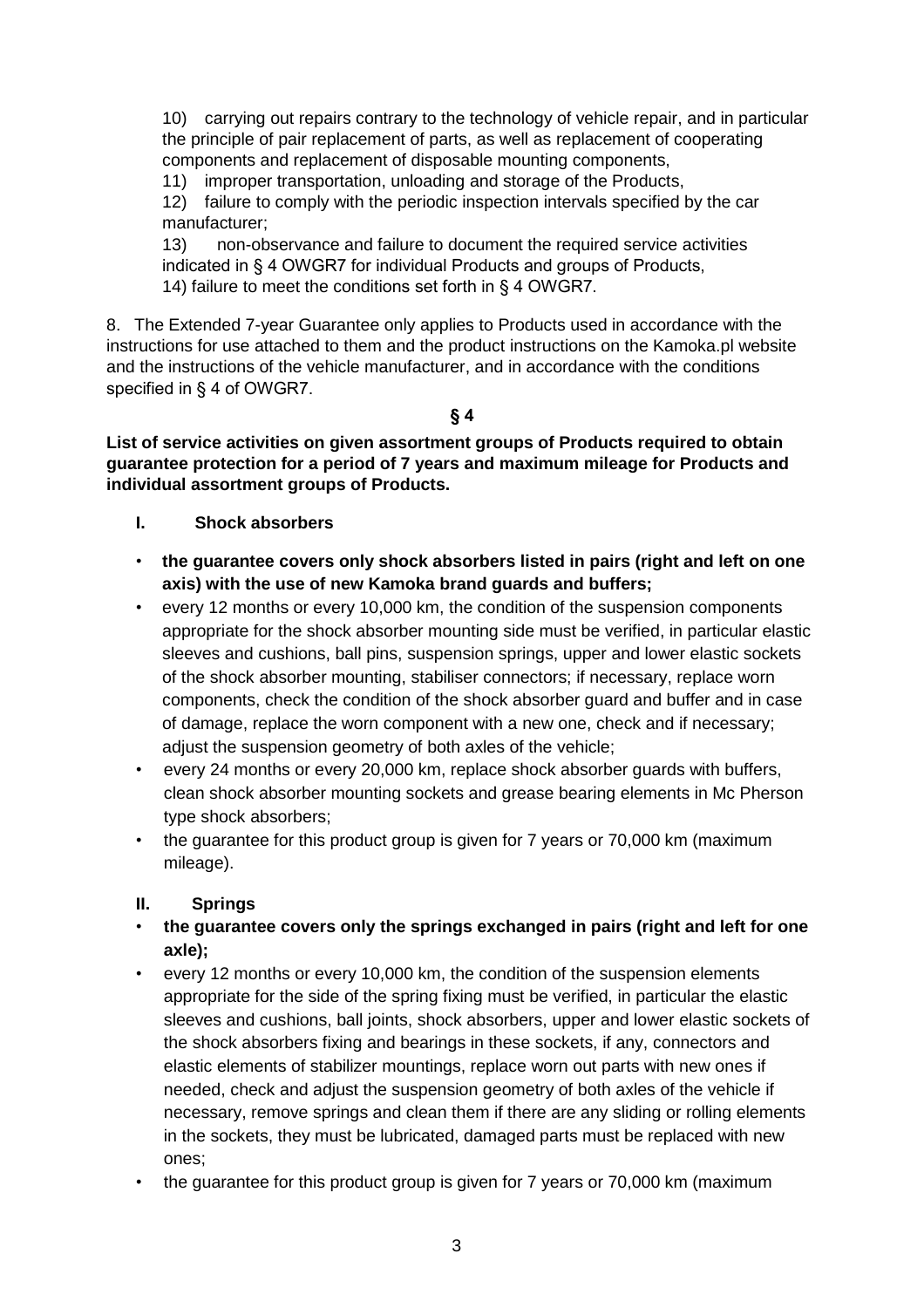mileage).

## **III. Rockers and ball joints ("pins")**

- **the guarantee covers only the elements exchanged in pairs (right and left for one axis);**
- every 12 months or every 10,000 km, the condition of the suspension components appropriate for the side of the rockers mounting must be verified, in particular the shock absorbers, upper and lower shock absorber mounting sockets and bearings in these mountings, if any, suspension springs, connectors and elastic components of the stabilizer mountings. If necessary, replace the worn out element with a new one, verify the condition of the elastic ball joint guards, replace the molybdenum grease in them, replace damaged guards with new ones and prevent them from slipping off the joint body, check and, if necessary, adjust the suspension geometry of both axles of the vehicle;
- the guarantee for this product group is given for 7 years or 70,000 km (maximum mileage).

## **IV. Elastic bushings and suspension cushions**

- every 12 months or every 10,000 km, the condition of the suspension components suitable for the sleeves mounting side, in particular ball joints, shock absorbers, upper and lower elastic sockets of the shock absorber mounting and bearings in these sockets, connectors and elastic components of the stabiliser mounting, must be verified. Replace worn parts if necessary. Check and, if necessary, adjust the suspension geometry of both axles of the vehicle;
- the quarantee for this product group is given for 7 years or 70,000 km (maximum) mileage).

# **V. stabiliser connectors**

- **the guarantee covers only the clutches exchanged in pairs (right and left for one axis);**
- every 12 months or 10,000 km, the condition of the suspension components suitable for the fastening side of the connectors must be verified, in particular ball joints, shock absorbers, upper and lower elastic sockets of the shock absorber mounting and bearings in these sockets, if any, connectors and elastic components of the stabiliser fastening. If necessary, replace worn parts with new ones. Check and, if necessary, adjust the suspension geometry of both axles of the vehicle;
- every 12 months or every 10,000 km depending on the type of connector, the condition of elastic guards for ball joints must be verified, depending on the type of connector, the molybdenum grease in ball joints must be replaced and the fastenings checked, the contact surface of the base of the connector sleeve with the vehicle support element, damaged guards must be replaced with new ones and protected against sliding off the body of the joint;
- every 12 months, the suspension geometry must be adjusted on both axles of the vehicle;
- the guarantee for this product group is given for 7 years or 70,000 km (maximum) mileage).

# **VI. Steering rod ends and steering rods**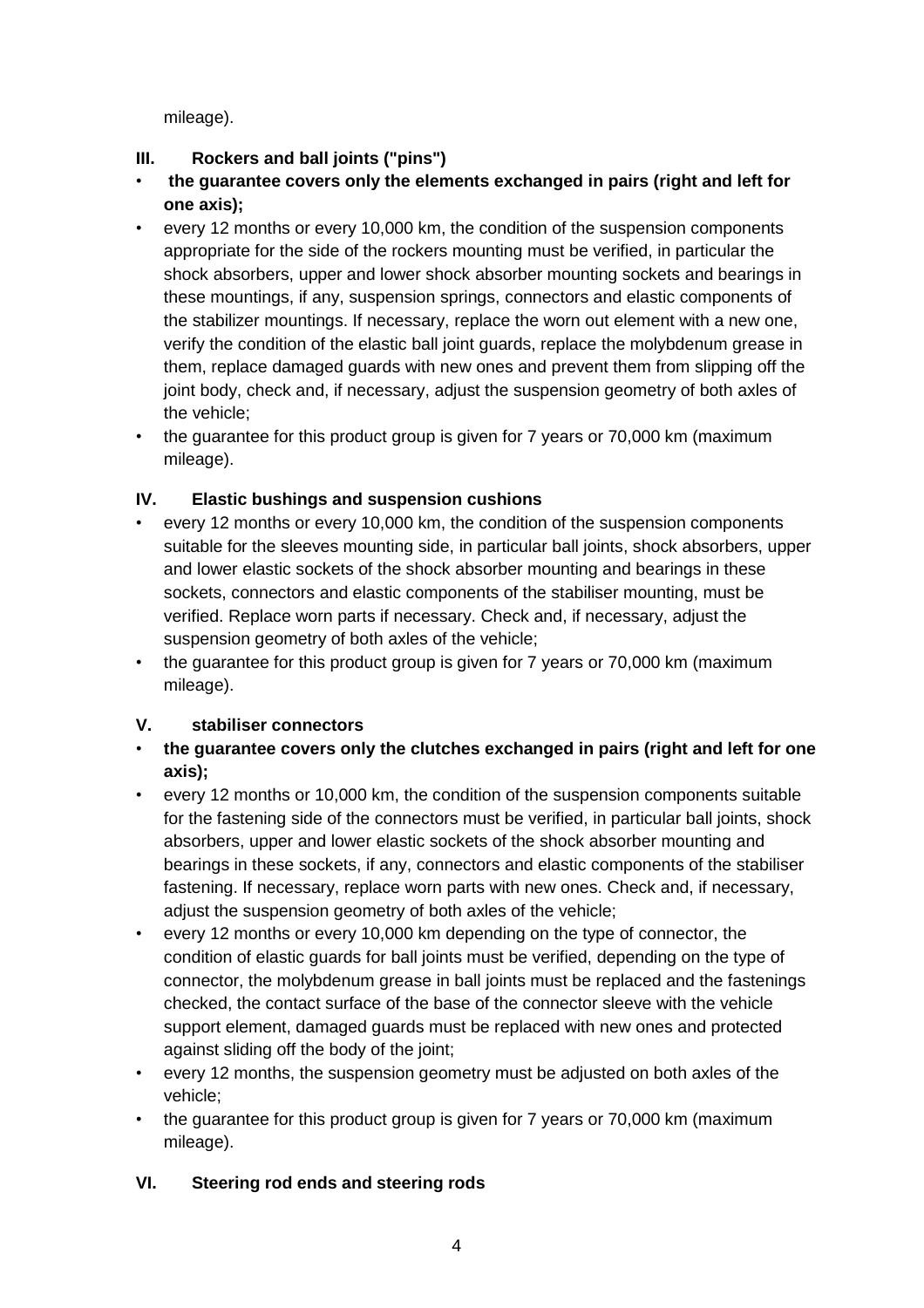- **the guarantee coves only the springs exchanged in pairs (two for one axle);**
- every 12 months, the condition of steering system components, in particular steering transmission, steering rods and switches, must be checked;
- every 12 months the suspension geometry of both axles of the vehicle must be checked and, if necessary, adjusted, the condition of the elastic guards of the ball joints must be verified and, if any damage is detected, replaced with new ones and secured against sliding off the body, the molybdenum grease must be replaced in the ball joints;
- the quarantee for this product group is given for 7 years or 70,000 km (maximum) mileage).

### **VII. Wheel bearings / wheel hubs**

- **the guarantee covers only the elements exchanged in pairs (right and left for one axis);**
- every 12 months or 10,000 km, the condition of the suspension components appropriate for the hub or bearing mounting side must be verified, in particular the ball joints of the rockers, elastic sleeves and cushions, shock absorbers, upper and lower shock absorber mounting sockets, and bearings in these mountings, if any, cleaned and lubricated sliding and rolling elements if required, suspension springs, stabiliser mountings. If necessary, replace worn parts with new ones, check and, if necessary, adjust the suspension geometry of both axles of the vehicle;
- every 6 months or every time the tyres are changed, the wheels of the vehicle must be balanced, the contact surface of the brake disc with the hub must be cleaned;
- brake discs must be balanced every 24 months;
- the guarantee for this product group is given for 7 years or 70,000 km (maximum mileage).

## **VIII. Hydraulic filters**

- the condition of the automatic transmission seals must be verified every 12 months; If necessary, replace the damaged element, check and, if necessary, top up the transmission oil or hydraulic fluid in the gearbox, check the patency of the vents and, if necessary, clean and unblock;
- the guarantee for this product group is given for 7 years or 70,000 km (maximum mileage).

## **IX. Fuel filters**

- the fuel filter must be removed and rinsed every 12 months;
- every 24 months, the fuel tank and the fuel system must be flushed;
- the guarantee for this product group is given for 7 years or 50.000 km (maximum mileage).

## **X. Joints and axle shafts**

- every 12 months, the condition of the elastic guard and cable ties must be checked, the damaged component replaced if necessary, the tension of the cable ties must be checked and, if necessary, the tension of the cable ties needs to be adjusted;
- every 24 months, clean the joint and replace the graphite grease with a new one, check and replace the axle shaft support ,if any, and check the alignment of the axle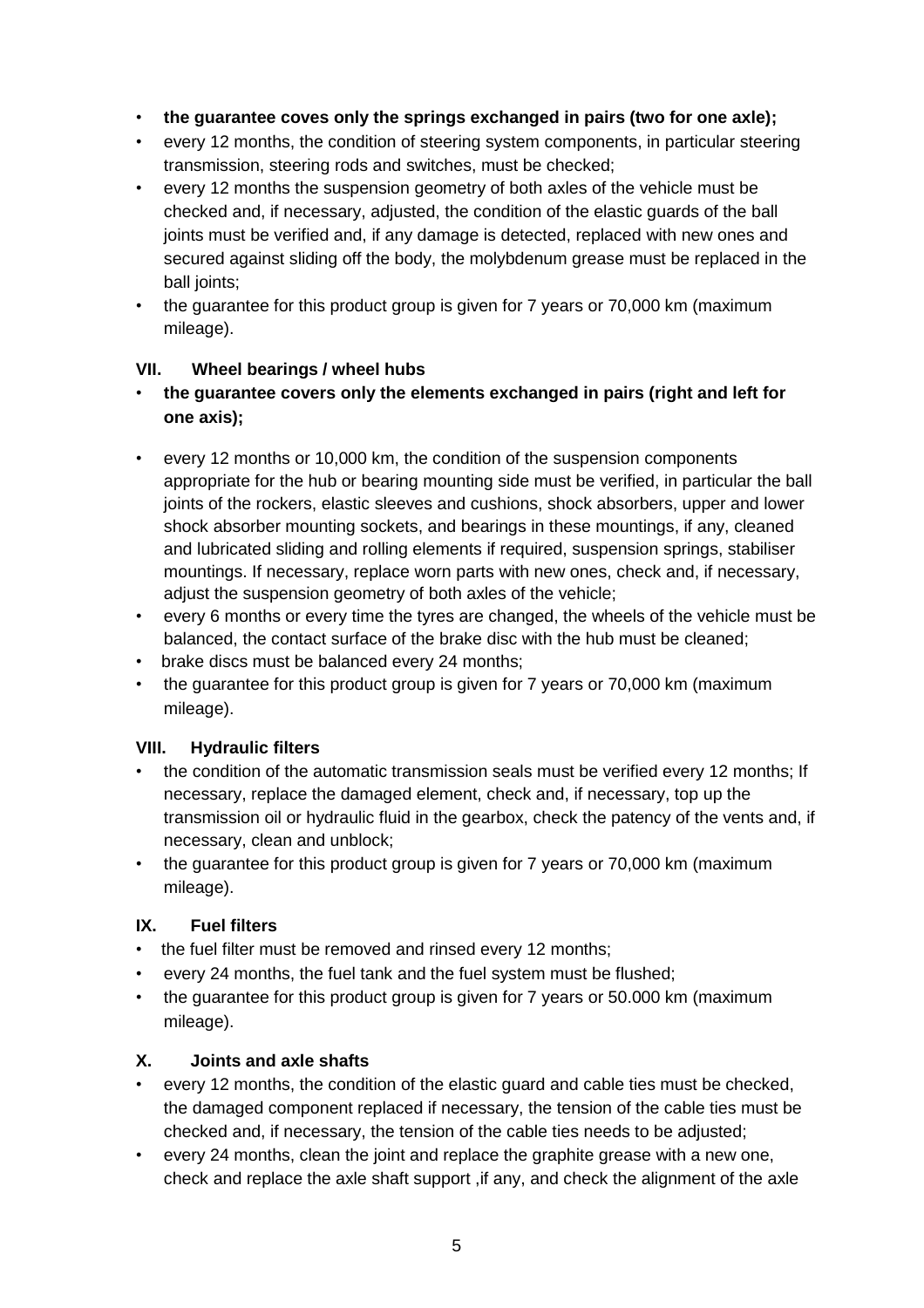shaft and straighten, if necessary;

- every 36 months, the cable ties must be replaced with new ones;
- the guarantee for this product group is given for 7 years or 70,000 km (maximum mileage).

### **XI. Joint guards**

- every 24 months, the outer surface of the guard must be maintained with silicone grease, the tension of the cable ties must be checked and, if necessary, adjusted;
- clean the joint every 24 months from worn graphite grease and replace it with a new one;
- the cable ties must be replaced every 36 months;
- the guarantee for this product group is given for 7 years or 70,000 km (maximum mileage).

### **XII. Brake pads and brake discs**

- **the guarantee covers only KAMOKA brand brake pads replaced together with Kamoka brand brake discs;**
- every 12 months or every 10,000 km check the condition of the brake discs, replace worn or damaged parts if necessary, remove the rim from the brake disc taking into account the compliance with the minimum disc thickness specified by the vehicle manufacturer, clean the component and lubricate the sliding surfaces of the brake system, in particular: the yoke with brake pad sockets, brake calliper guides, guide pins, brake disc guard, hub and the contact surface of the brake disc with the hub;
- replace the brake fluid every 24 months;
- brake discs must be balanced every 24 months or every 20,000 km;
- the guarantee for this product group is given for 7 years or 40.000 km (maximum mileage).

## **XIII. Brake shoes and brake drums**

- **the guarantee covers only KAMOKA brake shoe pads replaced together with Kamoka brake drums;**
- every 12 months or every 10,000 km the condition of the brake drums must be checked. If necessary, replace worn parts, remove the rim from the brake drum taking into account the minimum drum thickness specified by the vehicle manufacturer, clean and lubricate in appropriate places of the brake system component, in particular: skirting board and lever, settling pins with locking pins, upper and lower springs, expansion compensator, contact surface of the brake drum with the anchor disc;
- the brake fluid must be replaced every 24 months;
- brake drums must be balanced every 24 months or every 20,000 km;
- the guarantee for this product group is given for 7 years or 40.000 km (maximum mileage).

#### **XIV. Brake shoe mounting kits**

• check the condition of the brake shoes every 12 months or every 10,000 km; If necessary, replace worn parts, remove the rim from the brake drum taking into account the minimum drum thickness specified by the vehicle manufacturer, clean and lubricate in appropriate places of the brake system component, in particular: skirting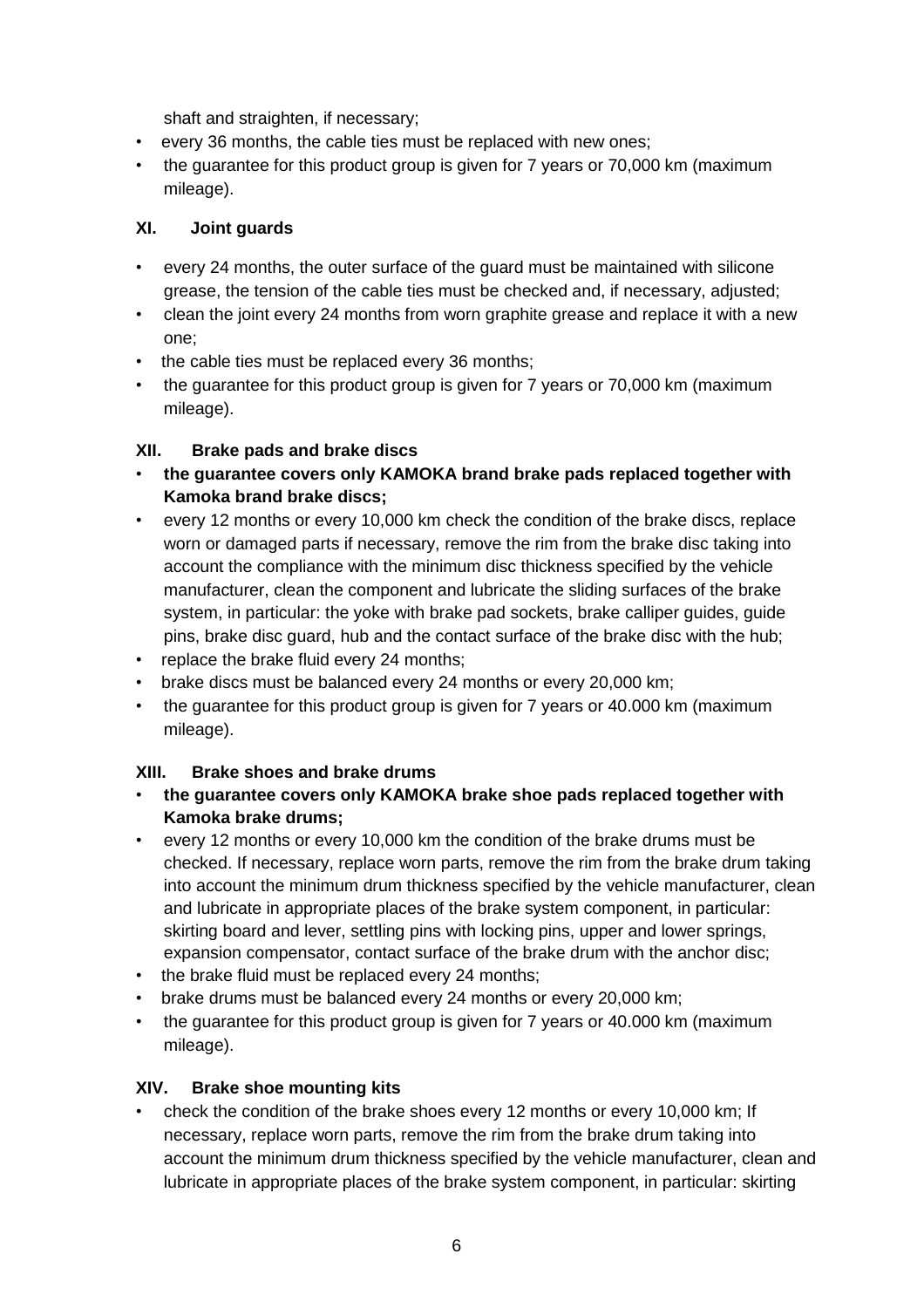board and lever, settling pins with locking pins, upper and lower springs, expansion compensator, contact surface of the brake drum with the anchor disc;

- the brake fluid must be replaced every 24 months;
- brake drums must be balanced every 24 months or every 10,000 km;
- the guarantee for this product group is given for 7 years or 70,000 km (maximum mileage).

## **XV. Clutch kits and clutch discs**

- every 12 months or every 10,000 km, depending on the type of clutch, verify the preload on pulled clutches; in hydraulically controlled clutches, replace the hydraulic fluid and vent the system;
- every 24 months or every 20,000 km, the clutch and the clutch chamber and guards must be cleaned;
- the guarantee for this product group is given for 7 years or 70,000 km (maximum mileage).

## **XVI. Hydraulic clutch slave cylinders**

- change the hydraulic fluid every 12 months or every 10,000 km and vent the system;
- dismantle clutch save cylinder every 24 months in order to clean it;
- the guarantee for this product group is given for 7 years or 70,000 km (maximum mileage).

## **XVII. Brake pad wear sensors**

- every 12 months or every 10,000 km, check and, if necessary, properly fix the mounting of sensor wires, sensor seating, electrical connections. If necessary, clean the dirt and replace the worn elements, protect the electrical contacts with the appropriate KAMOKA W220 agent.
- the guarantee for this product group is given for 7 years or 70,000 km (maximum mileage).

## **XVIII. ABS sensors,**

- every 12 months or every 10,000 km a computer diagnostics of the system must be performed and the ABS / ESP operation efficiency must be confirmed;
- every 12 months or every 10,000 km, check and, if necessary, properly fix the mounting of sensor wires, sensor seating, electrical connections. If necessary, clean the dirt and replace the worn elements, protect the electrical contacts with the appropriate KAMOKA W220 agent;
- the guarantee for this product group is given for 7 years or 70,000 km (maximum mileage).

## **XIX. Shaft position sensors, EGR valves, flow meters**

- every 12 months or every 10,000 km, a computer diagnostics of the system must be performed and the system operating efficiency must be confirmed
- every 12 months or every 10,000 km, check and, if necessary, properly fix the mounting of sensor wires, sensor seating, electrical connections. If necessary, clean the dirt and replace the worn elements, protect the electrical contacts with the appropriate KAMOKA W220 agent;
- the guarantee for this product group is given for 7 years or 70,000 km (maximum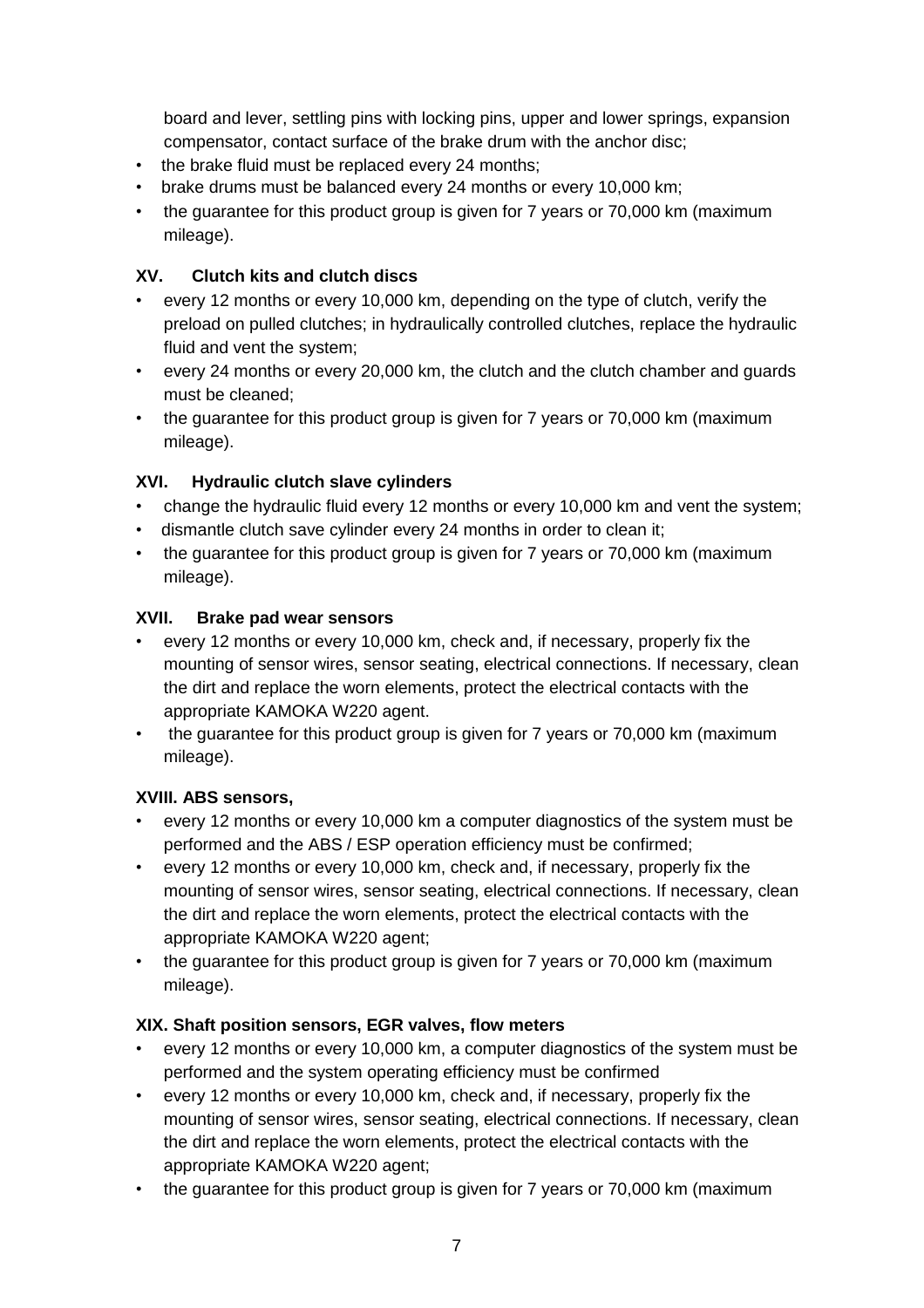mileage).

### **§ 5 Scope of the Guarantee**

1. If only a part of the Products sold with a defect is affected, the Guarantor's liability is limited to the defective Products. The Extended 7-year Guarantee covers only defects of the Products caused by reasons inherent in the sold Products.

2. The total liability of the Guarantor is limited only to the price of the sold Product.

3. The Guarantor may release itself from the obligations under the Guarantee by paying the Buyer an amount equal to the price of the defective Product covered by this Extended 7-year Guarantee, regardless of the demands made by the Buyer.

### **§ 6 Obligations and powers of the Buyer and the Guarantor**

1. On the account on the website [www.7years.kamoka.pl](quot;http:/www.7years.kamoka.pl/") , the Buyer enters data on the required service reviews and performed service indicated in the product manuals published on the website kamoka.pl and vehicle manufacturers and indicated in § 4 OWRG7, sending a copy of the document confirming the performance of the service: a receipt or an invoice.

2. Subject to the provisions of  $\S 2 - \S 5$ , the Guarantor is obliged to rectify a physical defect in the Product or to deliver a defect-free item, if such defect becomes apparent within the period specified in the guarantee statement and indicated in this OWGR7. In case when replacement or repair of the Product is impossible or involves significant costs, the Guarantor may reduce the price of the Product by returning a part of the price paid to an authorised Buyer exercising rights under the guarantee.

3. The Guarantor is relieved of its liability under the Extended 7-year Guarantee if the Buyer was aware of a defect in the Products at the time of purchase.

4. In the case of mechanical damage to the Products occurring before the delivery of the items to the Buyer, they must be confirmed in the protocol of receipt of the Product from the means of transport, signed by the driver. Failure to meet the requirements set forth in this provision will result in the complaint not being considered.

5. If any defects of the Products are found, the Buyer is obliged to withhold their installation, immediately inform the Guarantor, secure the Products against damage and submit a written complaint.

6. If the Buyer installed the Products with visible or previously found defects, the Guarantor shall not bear any costs related to disassembly and reassembly of the Products free from defects.

7. If a defect is found in a product, the Buyer who is not a consumer should immediately, no later than within 7 days from the date of its detection, file a complaint, and the Consumer – no later than within 14 days from the date of detection of the defect. Together with the complaint or immediately after its submission, the Buyer should deliver the Product to which the complaint refers, to the shop where the Product was purchased or to the registered office of the Guarantor, its Branch or Distributor. The Guarantor may release the Buyer from the obligation to deliver the Product to which the complaint refers.

8. The period for the Guarantor to respond to the claims of the Buyer filing a complaint and to respond to the complaint is 30 days from the date of its delivery to the Guarantor and delivery of the Product to which the complaint relates, in the manner specified in section 7 of this paragraph, calculated if these actions did not occur at the same time, from the event that occurred later. If it is necessary for the Guarantor to inspect the Products complained against,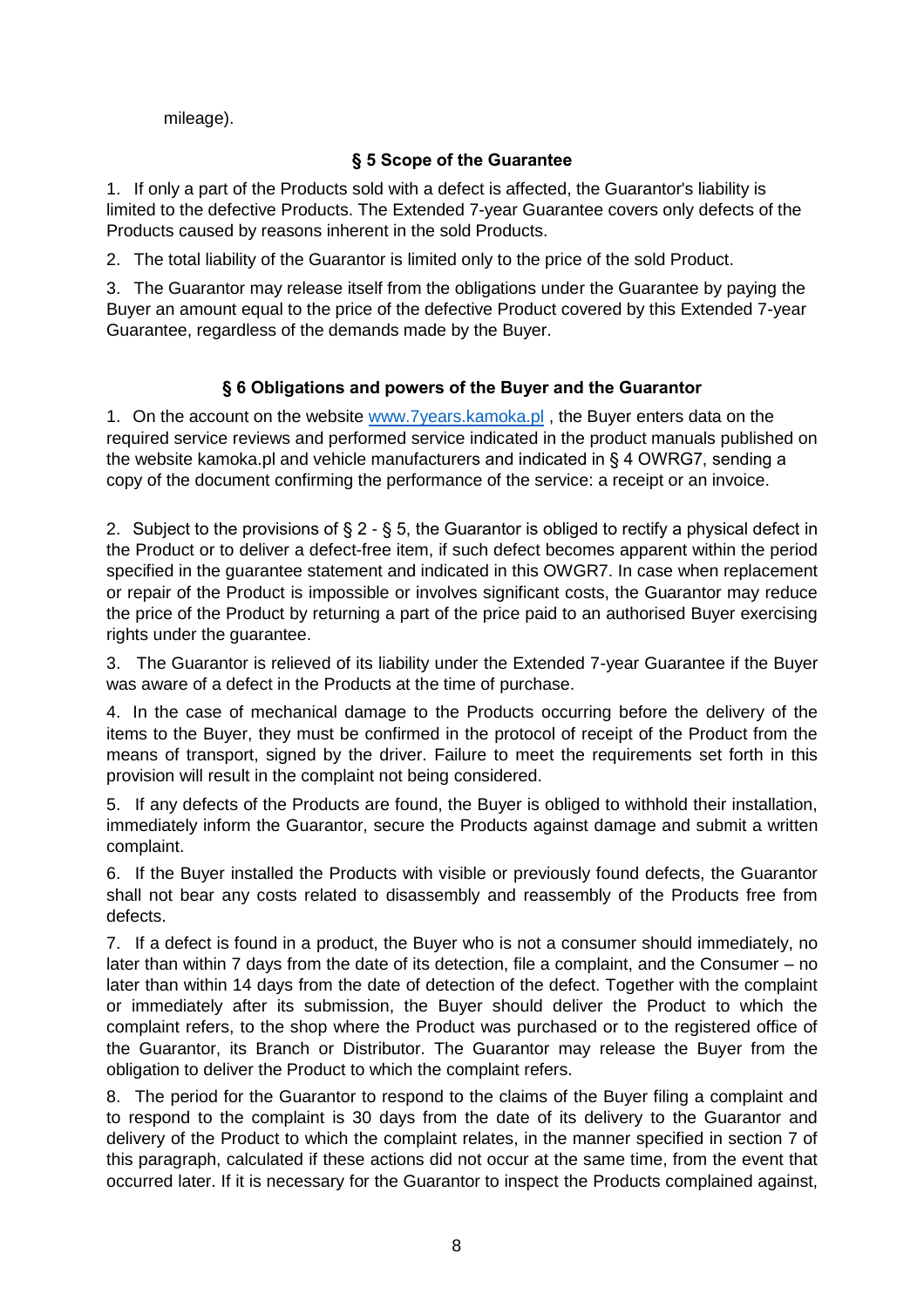an authorized representative of the Guarantor shall carry out such an inspection at a time agreed with the Buyer, documenting the action with a complaint protocol. At the request of the Guarantor, the Buyer is obliged to present documents concerning the installation of the Product under complaint and documents concerning periodical inspections of the vehicle in which the Product under complaint was installed and the manner of using the vehicle. For the period from the date when the Guarantor notifies the Buyer of the need to carry out an inspection to the date of its performance, the thirty-day period does not run. The thirty-day period may be extended in the event of: necessity to carry out an expert examination of the Products complained against, impossibility to carry out the inspection referred to above, as well as in the event when, due to the scope of the complaint and the type of demands made, the Guarantor is not able to meet the deadline for technical and organisational reasons, not longer than 90 days.

9. Exercising the guarantee rights under the Extended 7-year Guarantee is conditioned upon the Buyer presenting to the Guarantor:

a) complaint form available on the website [www.kamoka.eu](quot;http:/www.kamoka.eu")

b) labels attached to the Products covering the whole of the batch of Products complained against.

- 10. A complaint may be filed:
	- a) in writing to the address: ul. Wenecka 12, 03-244 Warsaw
	- c) through a tab on the website [www.kamoka.eu](quot;http:/www.kamoka.eu")

11. If the Guarantor accepts the complaint and replaces the Products, the defective Products become the property of the Guarantor after the replacement. The previous sentence shall apply accordingly in the event of a refund of the price for the defective Product.

12. The date of effecting of the Guarantor's decision resulting from the acceptance of the complaint will be determined individually.

13. In the event that the Buyer indicated its e-mail address, the parties consider it effective to forward the statements and decisions of the Guarantor to the e-mail address indicated by the Buyer. The Buyer is obliged to update the e-mail addresses for deliveries indicated to the Guarantor. Failure by the Buyer to inform the Guarantor about changes in the e-mail address shall result in deeming the statements and decisions of the Guarantor sent to the current address of the Buyer as delivered.

14. The Buyer agrees to the processing of his personal data by the Guarantor and entities authorised by it and entities cooperating with the Guarantor in order to implement the terms of the Extended 7-year Guarantee and for marketing purposes within the scope outlined in OWGR7.

15. Buyer's personal data shall be processed by the Guarantor and entities authorised by it and entities cooperating with the Guarantor in the scope indicated above. The Buyer has the right to access the content of his data and to correct them through an activated personal account on the website [www.7years.kamoka.pl.](quot;http:/www.7years.kamoka.pl/")

16. The Buyer may at any time withdraw his consent to the processing of his personal data through an activated personal account on the websit[ewww.7years.kamoka.pl](quot;http:/www.7years.kamoka.pl/") or by sending a written statement to the Guarantor on the withdrawal of consent to the processing of personal data to the address of the registered office of the Guarantor. The withdrawal of consent is effective at the time of registration of the statement on the websit[e](quot;http:/www.7years.kamoka.pl/") [www.7years.kamoka.pl](quot;http:/www.7years.kamoka.pl/") or at the time of delivery of a written statement.

17. Withdrawal of consent to the processing of personal data means that the "Extended 7-year Guarantee" Program is cancelled and the rights under the Extended 7-year Guarantee are lost, including those relating to events occurring prior to the withdrawal of consent.